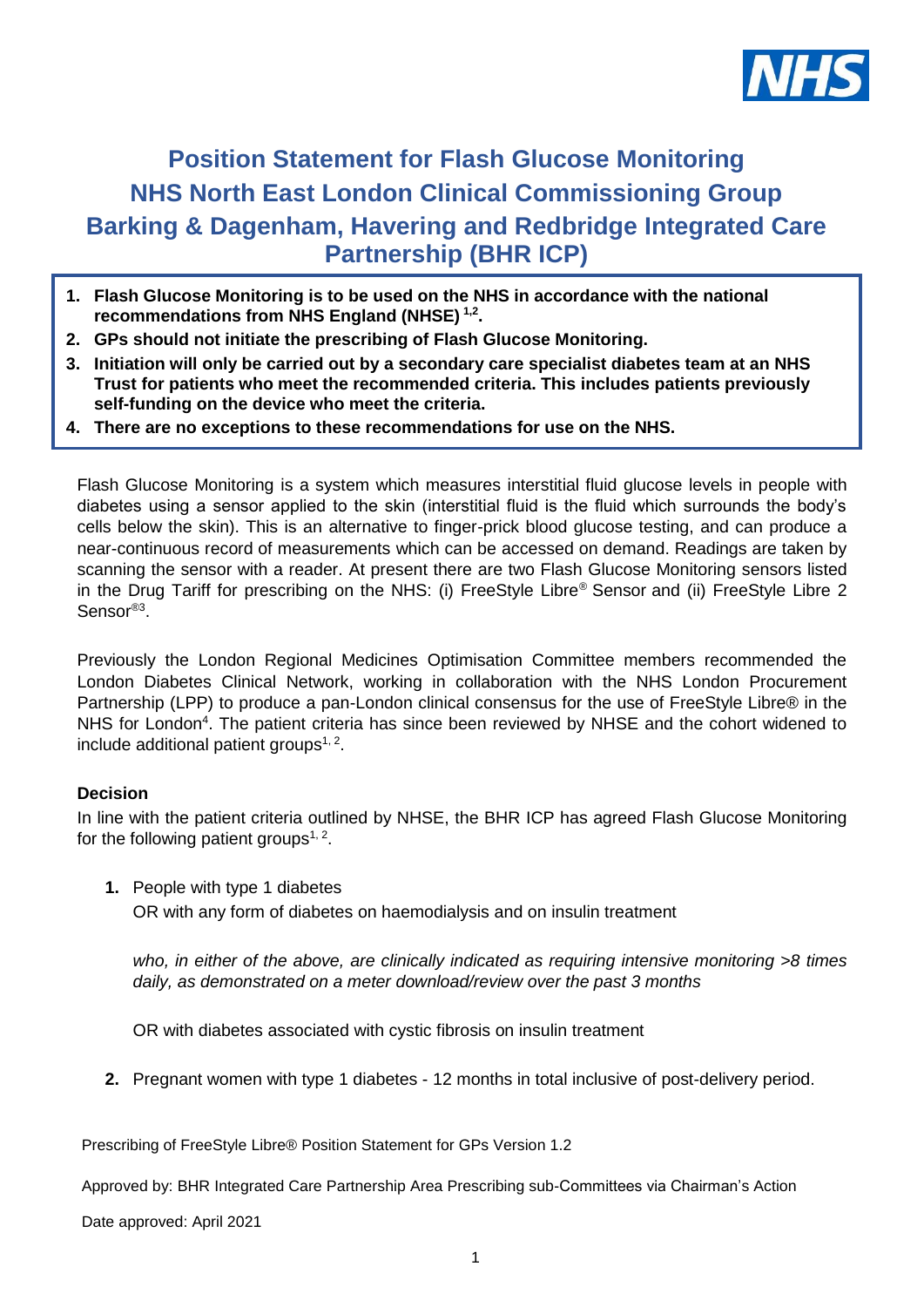

- **3.** People with type 1 diabetes unable to routinely self-monitor blood glucose due to disability who require carers to support glucose monitoring and insulin management.
- **4.** People with type 1 diabetes for whom the specialist diabetes MDT determines have occupational (e.g. working in insufficiently hygienic conditions to safely facilitate finger-prick testing) or psychosocial circumstances that warrant a 6-month trial of FreeStyle Libre**®** with appropriate adjunct support.
- **5.** Previous self-funders of Flash Glucose Monitors with type 1 diabetes, where those with clinical responsibility for their diabetes care are satisfied that their clinical history suggests they would have satisfied one or more of these criteria prior to commencing use of Flash Glucose Monitoring (had these criteria been in place prior to April 2019 AND use has shown improvement in HbA1c since self-funding).
- **6.** For those with type 1 diabetes and recurrent severe hypoglycaemia or impaired awareness of hypoglycaemia, NICE suggests that Continuous Glucose Monitoring with an alarm is the standard. Other evidence-based alternatives with NICE guidance or NICE TA support are pump therapy, psychological support, structured education, islet transplantation and whole pancreas transplantation. However, if the person with diabetes and their clinician consider that a Flash Glucose Monitoring system would be more appropriate for the individual's specific situation, then this can be considered.
- **7.** People with Type 1 diabetes or insulin treated Type 2 diabetes who are living with a learning disability and recorded on their GP Learning Disability register.

#### **Other requirements:**

- **1.** Education on Flash Glucose Monitoring has been provided (online or in person)
- **2.** Agree to scan glucose levels no less than 8 times per day and use the sensor >70% of the time.
- **3.** Agree to regular reviews with the local clinical team.
- **4.** Previous attendance, or due consideration given to future attendance, at a Type 1 diabetes structured education programme (DAFNE or equivalent if available locally)

The continued prescription for long-term use of FreeStyle Libre**®** would be contingent upon evidence of agreeing with the above conditions and that on-going use is demonstrably improving an individual's diabetes self-management as determined by Specialist review at 6 months.

## **FreeStyle Libre**® **and FreeStyle Libre 2**®

It has been agreed from April 2021, patients starting on flash glucose monitoring will be initiated on Freestyle Libre  $2<sup>®</sup>$  by their secondary care specialist diabetes team. Those patients on the original Freestyle Libre<sup>®</sup> product will be reviewed at their next appointment by their specialist and they will

Prescribing of FreeStyle Libre® Position Statement for GPs Version 1.2

Approved by: BHR Integrated Care Partnership Area Prescribing sub-Committees via Chairman's Action

Date approved: April 2021